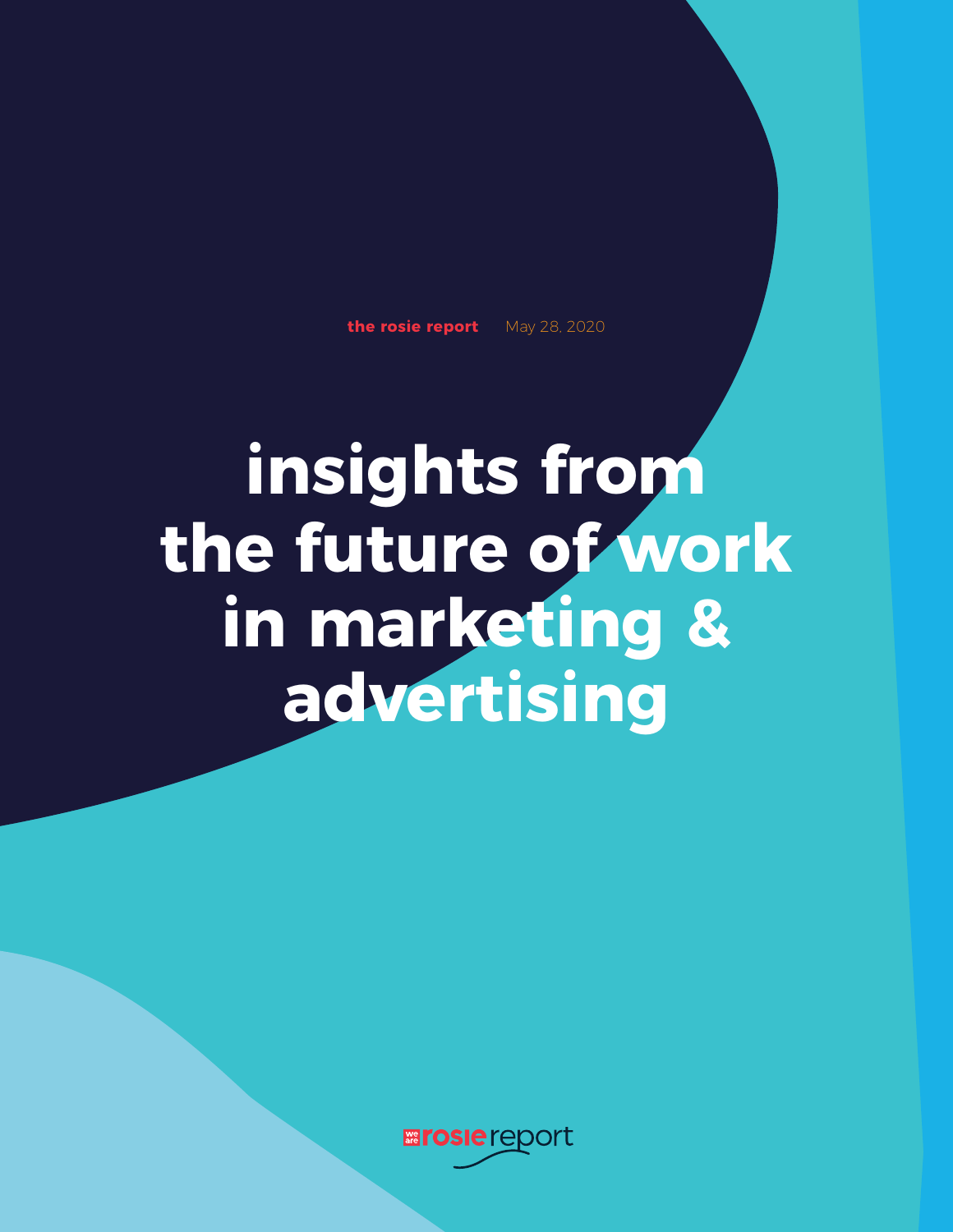The Rosie Report is a future-focused interrogation of countless articles, published and syndicated research, public sector data, social posts, and in-house data analysis – and a labor of true love. Thematic findings were augmented and refined through qualitative in-depth interviews with leading future-of-work visionaries, a cross section of We Are Rosie clients, and top-billing Rosies from our consultant network. We validated, filtered, and prioritized the resulting conclusions through quantitative research fielded to (n=250) advertising and marketing professionals, providing a statistical comparison of talent working in fixed vs flexible roles.

Throughout this report, we use the terms "fixed" or "traditional" to refer to core employee status with the expectation to perform a set function within an established work time and workplace. The terms "independent" and "flexible" are used for those working without consistent expectations or boundaries of role, time, or place, often with 1099 status.

**Special Note:** As this inaugural report was underway, the global COVID-19 pandemic broke out at global scale, initiating the largest work-from-home experiment in human history. While The Rosie

Report is authored in pursuit of sustainable business evolution, COVID-19 is recognized as a wake-up call to the imperative of remote work readiness, and hopefully an accelerant to this new, more enlightened, and fully flexible work paradigm we strive every day to manifest.

**The Rosie Report by We Are Rosie May 28, 2020 therefore** 

 $\mathbf O$ 

# **methodology**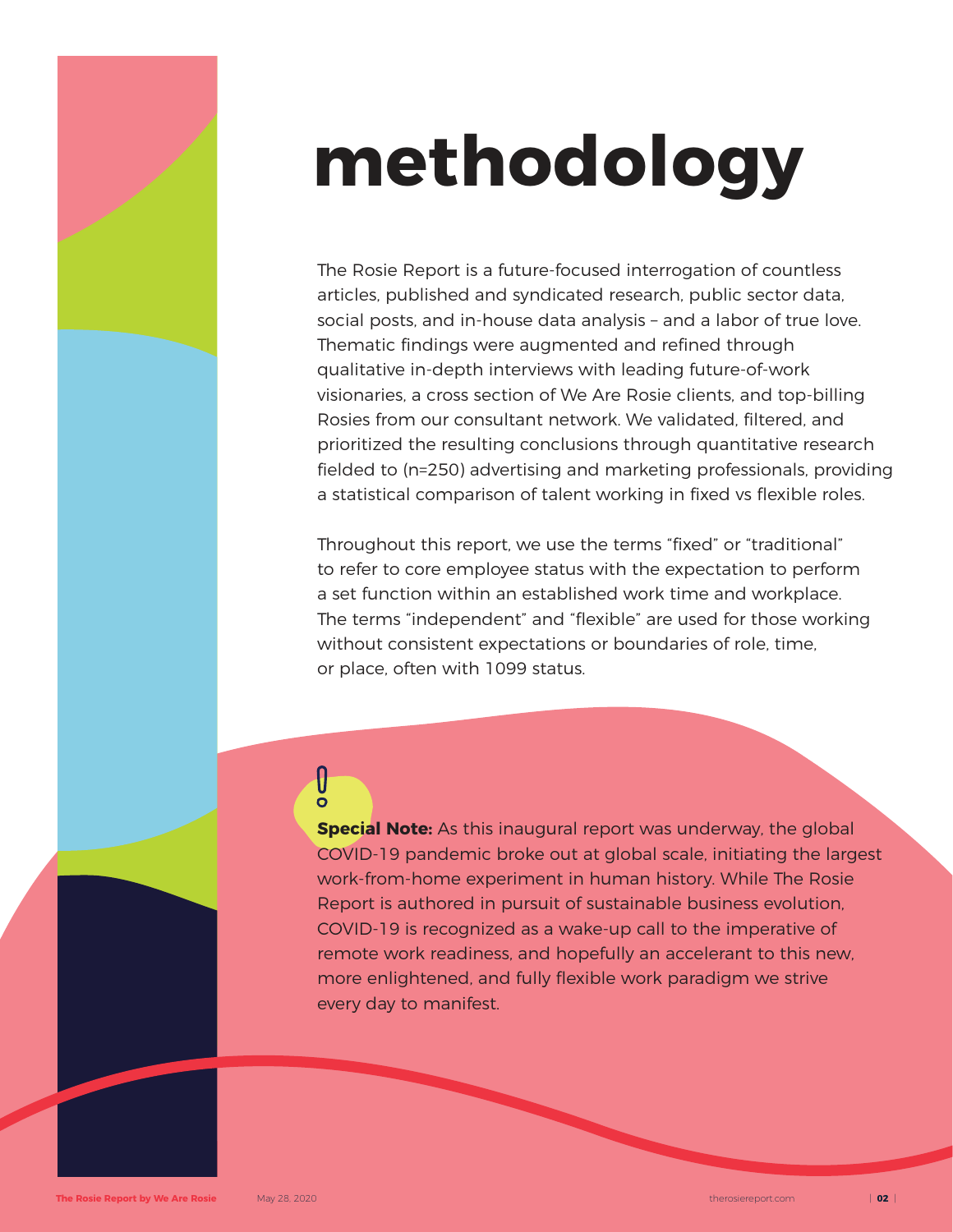



# **the opportunity is literally to change everything about work<br>as we know it. <b>pp as we know it. "**

**― Cindy Gallop**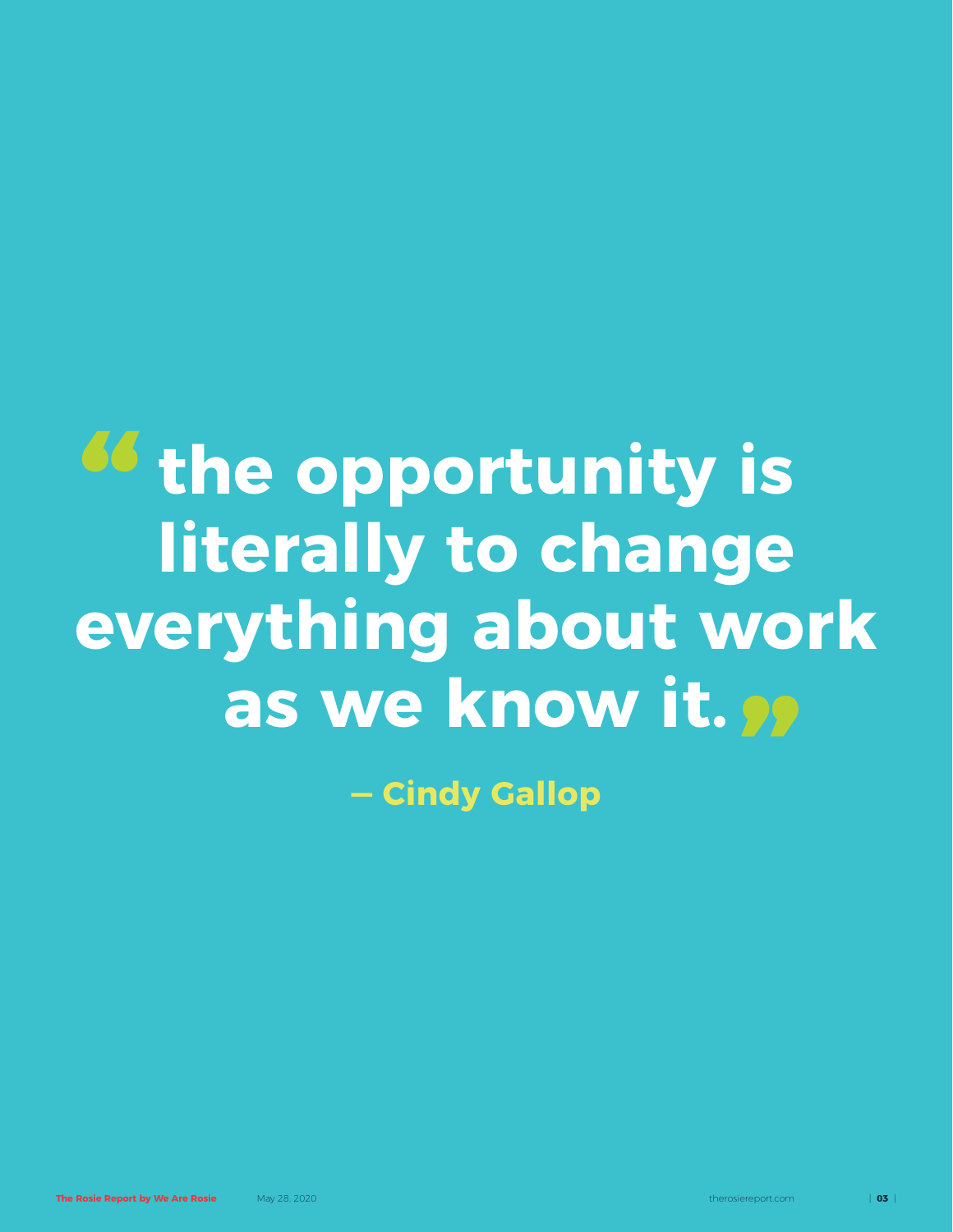# **out of sync**

### **There's a better way to work.**

The problems in marketing and advertising are well-publicized. In a nutshell: the business model is broken, creativity is stifled, innovation is elusive, and productivity is lagging. Talent is clearly the key to all of this, but what we've learned through this study is that exceptional talent can only save us (and may only be willing to) if we step back and reimagine work itself.

Truth is, we're wrestling with talent issues like mental health, diversity and inclusion, engaging millennials, work-life harmony/integration, upskilling, and high turnover for a really good and perhaps overlooked reason: we've made decades of progress socially and culturally, but the institution of work is still pretty much the same. We've delayed marriage, modernized our definition of family, raised our carbon footprint consciousness, put supercomputer

Consider the above within an industry that has been built on high pressure, long hours, and physical collaboration, and solving the talent dilemma can look a little bleak. But top talent and progressive businesses are finding an alternative and promising future. What happens when we reinvent how marketing and advertising work gets done in a way that serves the talent? We solve a lot more than industry problems.

**Different people have different productivity cycles, different preferences, different ways of working. Work used to be about conforming – you join an organization and you conform to the way they do things. But now we have a whole contingent of the workforce that wants to work their best, whether that is conforming or not.**  This is the reckoning we are finally having.

devices in everyone's pockets … and yet, work is still a physical place we go to for an established number of hours (or more), during a defined window of time, to do a job with a prescribed definition and path of advancement, within a traditional hierarchy.

The result is a system that just doesn't suit a large and growing portion of the working population. People want and need something inherently, systemically different.

## **In fact, according to our recent survey of marketing professionals:**

**―** Nancy Hill, Media Sherpas





## **"**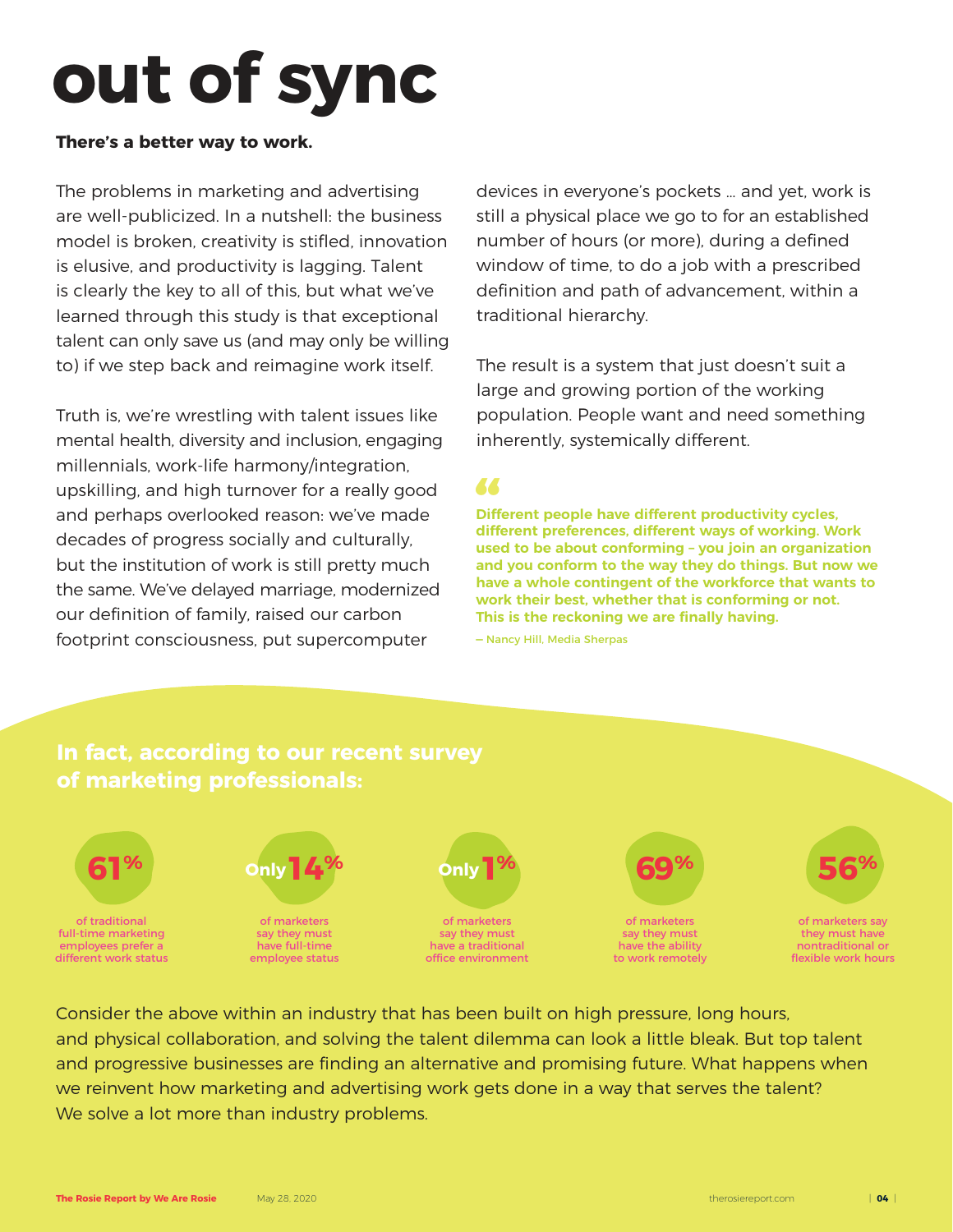# **the great talent migration**

Well before 2020, a legitimate shift was underway, and gaining momentum with each passing year. With the total US freelance population at nearly 57MM, we estimate that there are close to 20MM in marketing-related fields. And while tens of millions of COVID-related layoffs may force more people to consider freelance work, there will be a huge number of people who consciously decide they are never going back.

> Independent talent is diverse in profile and experience, spanning generations, geographies, socio-economics, disciplines, seniority levels, and motivations. **It's the talent we really want that wants to work differently.**

## **independence is a choice**

## **real deal diverse talent**

No longer just moonlighting or bridging an employment gap, people are self-selecting into independent work as a permanent career path. In fact, **35% of**  freelancers say a flat "no thanks" to the  **idea of full-time employee status**. Why?

of marketing freelancers feel adequately compensated vs **49%** of full-time employees



of marketing freelancers feel they are doing their best work vs **57%** of full-time employees



of marketing freelancers feel they spend the right number of hours working vs **59%** of full-time employees

of freelancers feel motivated and engaged in their work vs **66%** of full-time employees

## **59% 74%**



of Rosies have multi-disciplinary competency

of Rosies have held a leadership position

of Rosies have agency experience

of Rosies have brand experience

of Rosies put to work are people of color

The Rosie Report by We Are Rosie May 28, 2020 the rosiereport.com









### **40 %**

| **05** |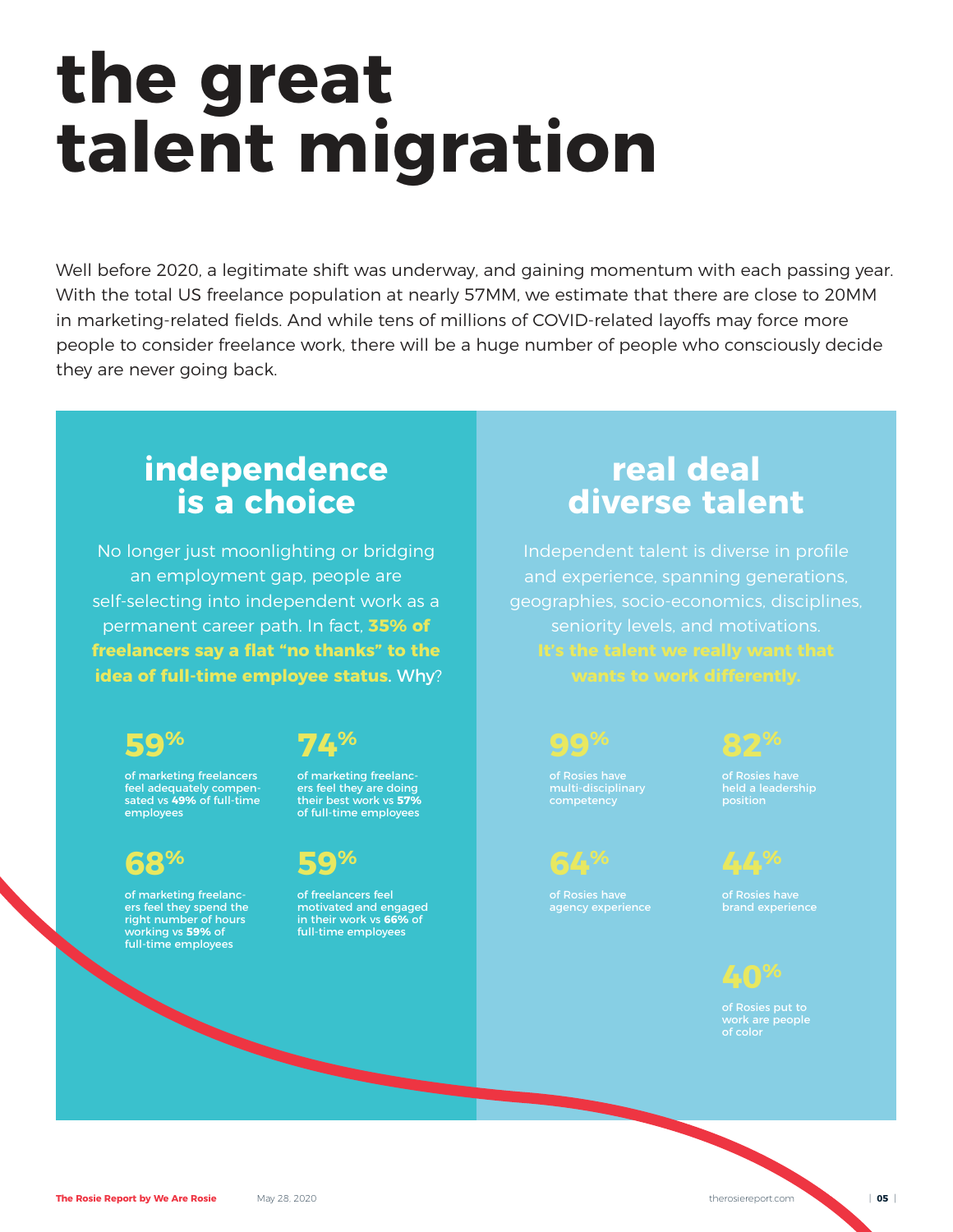## **come one, come all**

The reasons for choosing independent work are legitimate, human, and even noble. The most common themes: family needs, location preference, history of burnout, experience with discrimination or bias, a restricting disability, to avoid discomfort, and to enable pursuit of a personal passion.

Flexible work is an opportunity for entire populations that are essentially excluded from traditional office-bound work cultures. In fact, **tapping into independent talent is the ONLY way for an organization to be wholly inclusive**.

Philadelphia, PA What I do: Data Science **Why I flex:** unique work style

This at-will migration is a clear call to shift our understanding of and approach to talent. The assumption that all workers are seeking traditional employment is no longer valid.



**What I do:** Marketing Automation **Why I flex:** freedom to become anything

**"I was on track to become a professional NASCAR driver until a career-ending injury at age 21. The analytics skills I had**  gained driving actually transferred to marketing. At first, **project work was 'what I could get,' but after a couple fulltime roles in between, freelancing became 'what I do.' Remote work suits my work style better – I wake up early and go to bed at 7 or 8pm. I also like to work alone without interruption, and that just doesn't work in 'AdLand.' Being independent lets me optimize my personal health and work productivity."**

"After getting laid off by a nonprofit, I realized I was burned **out and decided to give 'working from home' a whirl. I pitched myself to help someone in my community with their social media, but it wasn't paying the bills. I started taking courses**  to skill up and got my Salesforce Certification. Searching **for work with these new skills, I found Rosie, and had an**  assignment almost immediately. This was significant at a very low point in my life - I had just filed for bankruptcy and was **being evicted. A traditional job wasn't even an option. Rosie gave me hope and gave me my life back."**

#### Chicago, IL

What I do: Creative / Art Direction

**Why I flex:** caregiver priorities

**"In 2009 I became a mom and a caregiver for a sick parent in what would be a long battle. Freelance was literally the only option – I had to keep working, and I had to have a lot of time to care for my family. But the administrative side was hard. It took me 2 years to chase down a payment once. I also missed out on a lot of projects because the people hiring were looking for a match to narrow criteria instead of who is most capable. Rosie offered structure to the unstructured world of freelance. I feel cared for by a company but I'm still independent."**

#### Atlanta, GA

Los Angeles, CA

What I do: Strategy / Interim Exec **Why I flex:** to be human and valued

**"The ad agency industry favors the 'untethered.' Long hours, frequent weekends, heavy travel, constant stress. I thrived on this energy for much of my career … but then I had a baby. Returning from maternity leave an exclusively breastfeeding new mom, I was immediately bombarded with requests for grueling long-distance new business pitch travel. Each time I declined, I could feel it affect my reputation and status. Unfair expectations coupled with unfair treatment was not the future I had in mind, and I knew it would be the same at any agency, so I went independent and joined Rosie. I still have too much** 



#### **to give to be held back by subconscious bias."**

## **meet some of our rosies**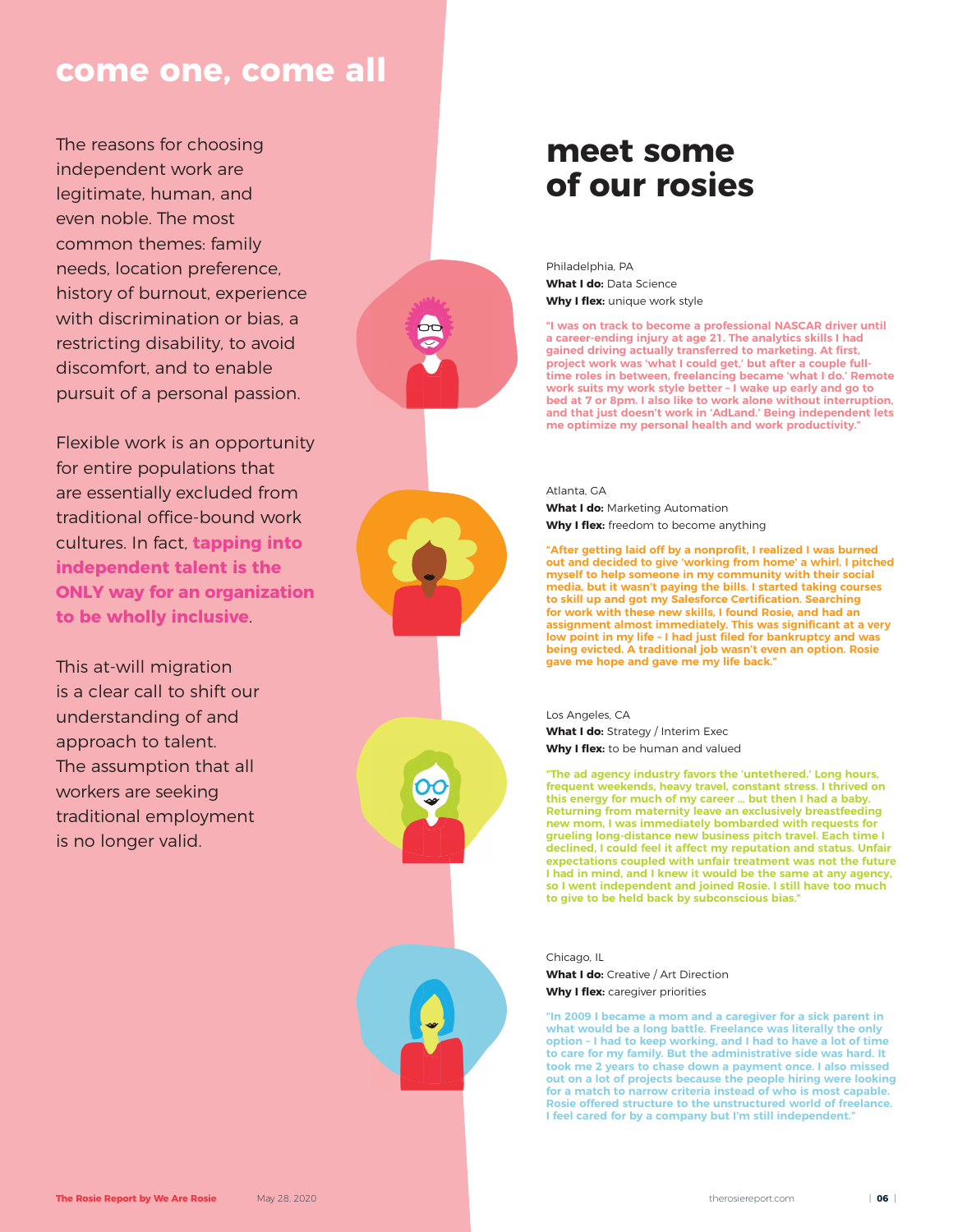And, at a time when skill evolution and diversity are so critically important, embracing flexible talent can work in the favor of both talent and business.

It is a competitive advantage opportunity today; tomorrow it will be a prerequisite to survival.



**Flexible work 66**<br>Flex **models allow greater opportunity to people who have never been able to be part of the traditional system, people who have left the traditional system because it wasn't serving them, and people working within the traditional system who have been unable to show up to their full potential because of the working environment.**



**"As a freelancer, you can put together a lifestyle that works for you. And it sounds funny to say it but you can actually pursue**  real goals. As an independent you can flex your priorities as **your priorities change. Sometimes the priority is money and you work harder; sometimes the priority is family and you work less. I was able to buy a house with a single year of focus on that objective because I was in control of how much I worked and earned. That would never have been possible**  as a full-time traditional employee with a fixed wage."

**―** Kat Gordon, The 3% Movement



#### Atlanta, GA

What I do: Search Marketing **Why I flex:** to know where I stand

#### Houston, TX What I do: Content Strategy

**Why I flex:** to bring out my best

**"Full-time employment is the illusion of security. Being at the wrong place at the wrong time more than once, I decided to go in a different direction. A full-time job can be stable during stable times, but you never know when the economy will turn. On your own you are more in control of your own fate. But, I didn't want to do the administration side of freelance, so I joined the Rosie network. As a contractor, I've found that my entire focus is on results for the client, and that makes clients really happy, and keeps me in demand."**

#### Chicago, IL

What I do: Creative / Copywriting **Why I flex:** life goals

**"I started freelancing on the side at the very beginning of my career. When my role at a start-up was dissolved, I suddenly had to sort out my future, and got a project opportunity that allowed me to lean further into freelance. I was still casually full-time role shopping when I joined Rosie, but eventually realized I was actually more financially stable and generally** more fulfilled on my own. Consulting emphasizes my natural **strengths, and Rosie offers the emotional support of an organization that is sometimes lacking when you are going solo. There's nothing else like it."**

Atlanta, GA

**What I do: Digital Media Why I flex:** to start my own thing(s)

**"I joined Rosie 'on the side' to see whether I could make enough money to quit my full-time job. In less than a year, I was able to get to a point where I was making the same**  money with a lot more flexibility, and felt confident to **leave that old job. Now I'm a full-time freelancer pursuing entrepreneurship on the side. I have a successful podcast and an idea for a pet-related business in the works."**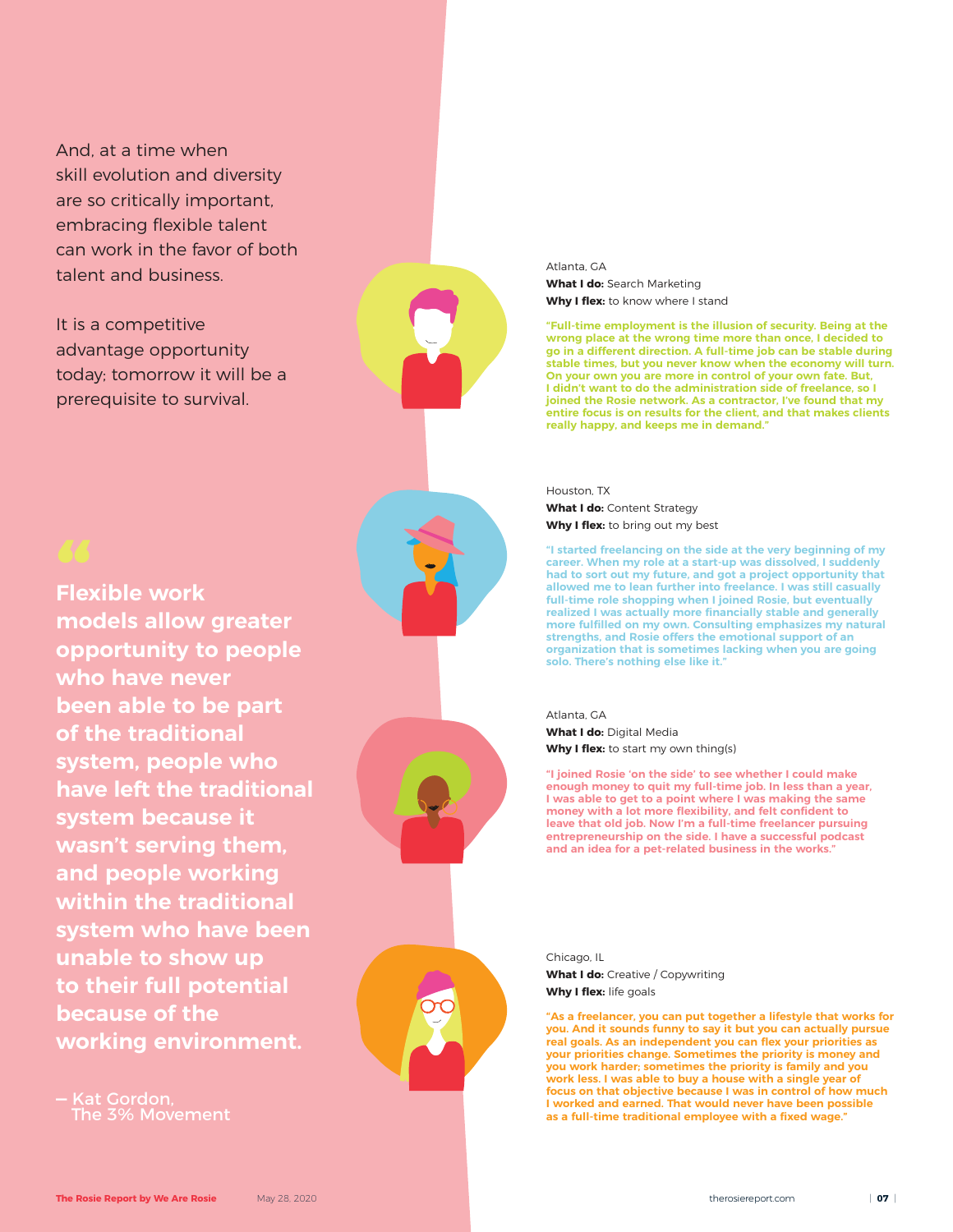**The Rosie Report by We Are Rosie** May 28, 2020 therosiereport.com

# **getting out of our own way**

While the talent is migrating, marketing organizations have been slow to get on board. Certainly, there are some physical barriers: sunk or committed costs for office space and infrastructure, technology gaps, lack of relevant processes. To point, **only 28% of Marketers report that their organization was well-prepared to accommodate remote work when COVID-19 stay-at-home orders were issued**. But, these are all business problems that have been solved again and again in pursuit of growth or cost savings (open office concept, anyone?). Truth be told, the greatest barriers to progress are actually deeply subconscious.

# **Here are some of the misbeliefs holding us back:**

### **Real talent has a "real job"**

Despite all the evidence to the contrary, independent talent is still thought of as the cast-offs, the lazy, or the out-skilled.

of Marketers still believe that full-time employees are more valuable than freelancers



of Marketers believe full-time employment is highly respected



of Marketers believe freelance/contract work is highly respected



### **Onsite we work hard, offsite we hardly work**

Even amidst numerous productivity studies favoring remote work, **1/3 of Marketers still believe that onsite talent is more valuable than remote talent**. Unfortunately, "working from home" still conjures images of noisy kids, Netflix, and playing hooky. It's too soon to tell whether the extreme conditions of the pandemic will eradicate or exacerbate these views.

### **Creativity and collaboration can only happen in person**

It's probably enough to say that COVID-19 proved this theory wrong. From new media concepts to new production methods, innovative creativity has defined marketing under quarantine.

### **Freelancing is for phoning it in**

Call them entitled, call them commitmentphobes, call them barely getting by, there is a reigning false belief that independence is the choice to do as little work as possible. However, **marketing freelancers are actually working 45 hours/week on average** (at a higher reported rate of productivity than traditional employees).

Leading organizations are already ditching these excuses and moving on to the real work of establishing systems to maximize the benefits of an open talent strategy. Hold onto the past, prepare to be left there.

say the problem is leadership

**46 %**

of Marketers feel that collaboration is where their company is falling down most in remote work



| **08** |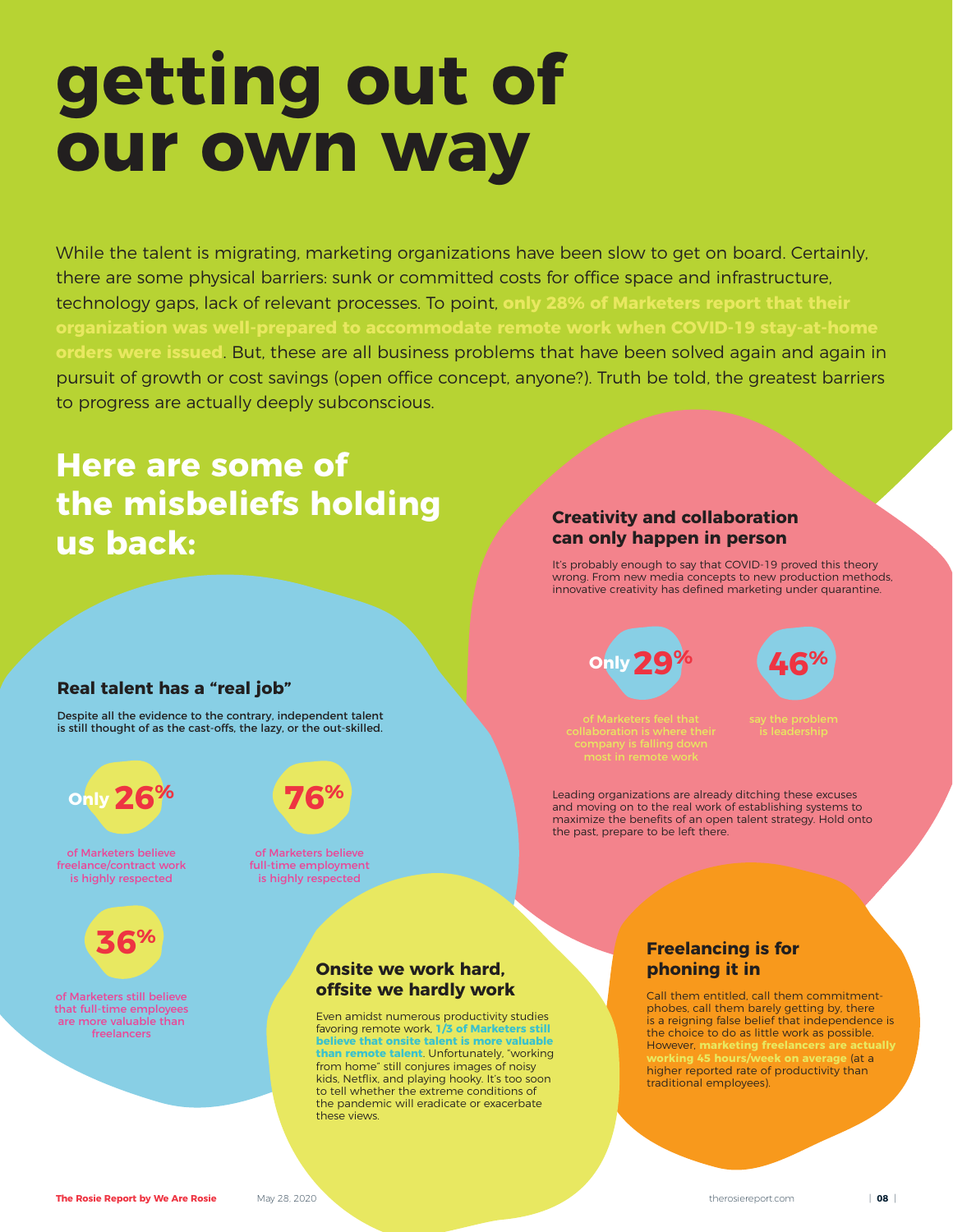

**Agencies do not have a talent problem, they have a talent empowerment problem. It is disrespectful to the talent to say we have a talent problem.**  66<br>Age

## **workin' it**

**―** Seth Hittman, We Are Rosie Advisory Board

## **We Are Rosie is the future of advertising. ―** Cindy Gallop **"**

The exponential growth of the We Are Rosie network in just 2 years speaks to the real demand and opportunity of providing Marketers with a new way of working.

#### **Rosie Network Growth**



## **45 US States Have Rosies**

**99% male/female pay parity**

**<1% Rosie consultant turnover**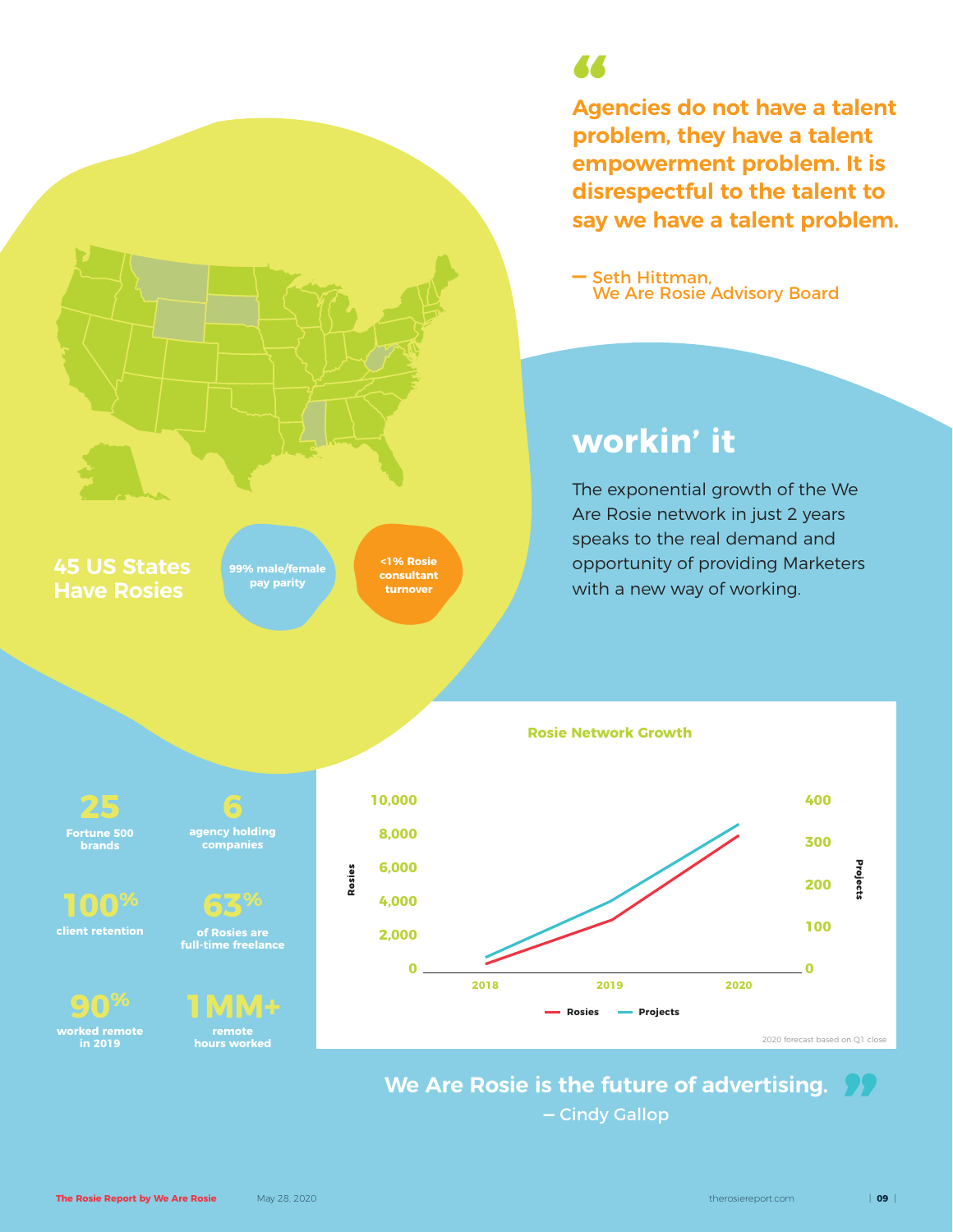

For the CMO of IBM Watson Media and Weather, Randi Stipes, manifesting the future is just another day on the job. And when you live in the future, new skills are required every day.

Alongside a general strategic interest in "finding the best

This puts pressure on the marketing team to rapidly acquire those skills, and it's not always realistic or sensible to hire them in or train them into the existing team.

possible talent for short- and long-term needs," Randi was facing eight planned departmental parental leaves of absence in one calendar year, punctuating the need to get highly skilled talent in the door quickly.

"IBM needed a rich bench of talent that was specialized and experienced, plus agile enough to adapt to the ever-changing dynamics and fast pace of IBM, and Rosie was able to offer that."

# big-time benefits for **big-time brands**

Businesses putting flexible talent to work are seeing a net positive impact on organizational performance that extends far beyond the marketing work. Mindshifts, pivots, new capabilities and offerings, and the achievement of broader strategic objectives prove that **flexible talent is not just a talent strategy, but a business strategy**.

> **At IBM, Rosies function as fully integrated team members, reporting just as they would if they were a full-time hire.** The talent is wholly embedded and operationally integrated, expected to work the way IBM works, and given all the

same tools and resources to

do so. In this way, the

organization is able to flex in/ out of specialized needs over time, but without compromise to its culture and workflow.

In one case, a Rosie with deep Salesforce and Marketo expertise was introduced to perform critical audit and update work to ensure that the sales team had the most accurate and actionable view of prospects. Having seen

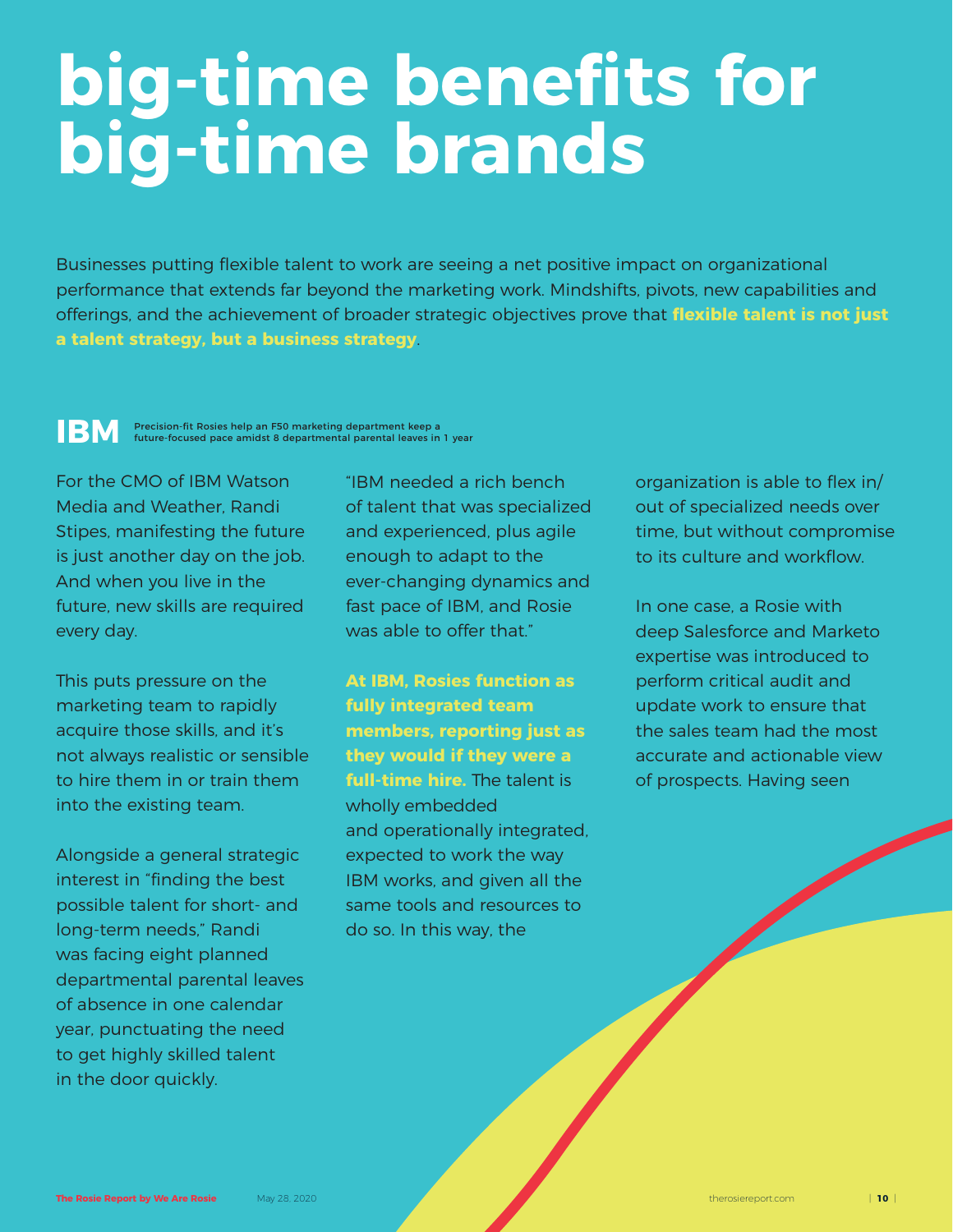# **safe-guard products, international**

Kelly Noren, VP Marketing and PR at Safe-Guard Products International, was introduced to We Are Rosie in 2018 while architecting Safe-Guard's first in-house marketing agency.

Rosies "level up" the in-house agency and inspire the overall talent strategy

The first Rosie onboard was testament to a unique talent-matching process

many implementations of these platforms across different clients, the appointed Rosie required minimal onboarding, and was able to additionally introduce a new reporting system, allowing the IBM team to see what is in the system and how it is moving through, enabling better optimization of the sales funnel. **Hyper-specialized and emerging skills – or essential clones of talent taking**  leave – can be hard to find in the wild.

Project-based freelancers and contract talent had been part of the equation for some time, but she was struggling with securing best-fit talent for specific objectives on the right terms. "I needed support that was knowledgeable enough about my needs and the talent market, without a fixed engagement term." Rosie delivered.

Rosie offered IBM "the ability to source unicorns who also fit mindset and aptitude requirements, plus the

diversity of thought and background to get to the best perspective and work."

and set the tone for the relationship to grow. Bringing in a unique skillset that wasn't yet resident in-house,

Seeing the existing team readily acquire the new skills introduced, Kelly knew that flexible talent could be part of her long-term workforce strategy – "the icing on the cake" of the in-house agency – allowing Safe-Guard to adapt to changing needs and care for the internal team at the same time.

Rosie deploys an interim CMO and an elastic team of consultants to launch a new software product end-to-end

On the heels of retaining a new huge client, Phobio's CEO, Stephen Wakeling, anticipated the company's rapid growth. The new product, Rodio – a communications platform for companies with distributed, shift-based teams – was completely unique from their existing mobile and electronic device trade-in software. "We needed a slam dunk marketing strategy to ensure we were well-branded and positioned for future growth." His first move was appointing an interim CMO from Rosie's deep bench of executives-for-hire.

**partners** – research, brand strategy, event planning, and digital marketing. Instead, the Rosie iCMO was able to reach into the Rosie network and

## **phobio**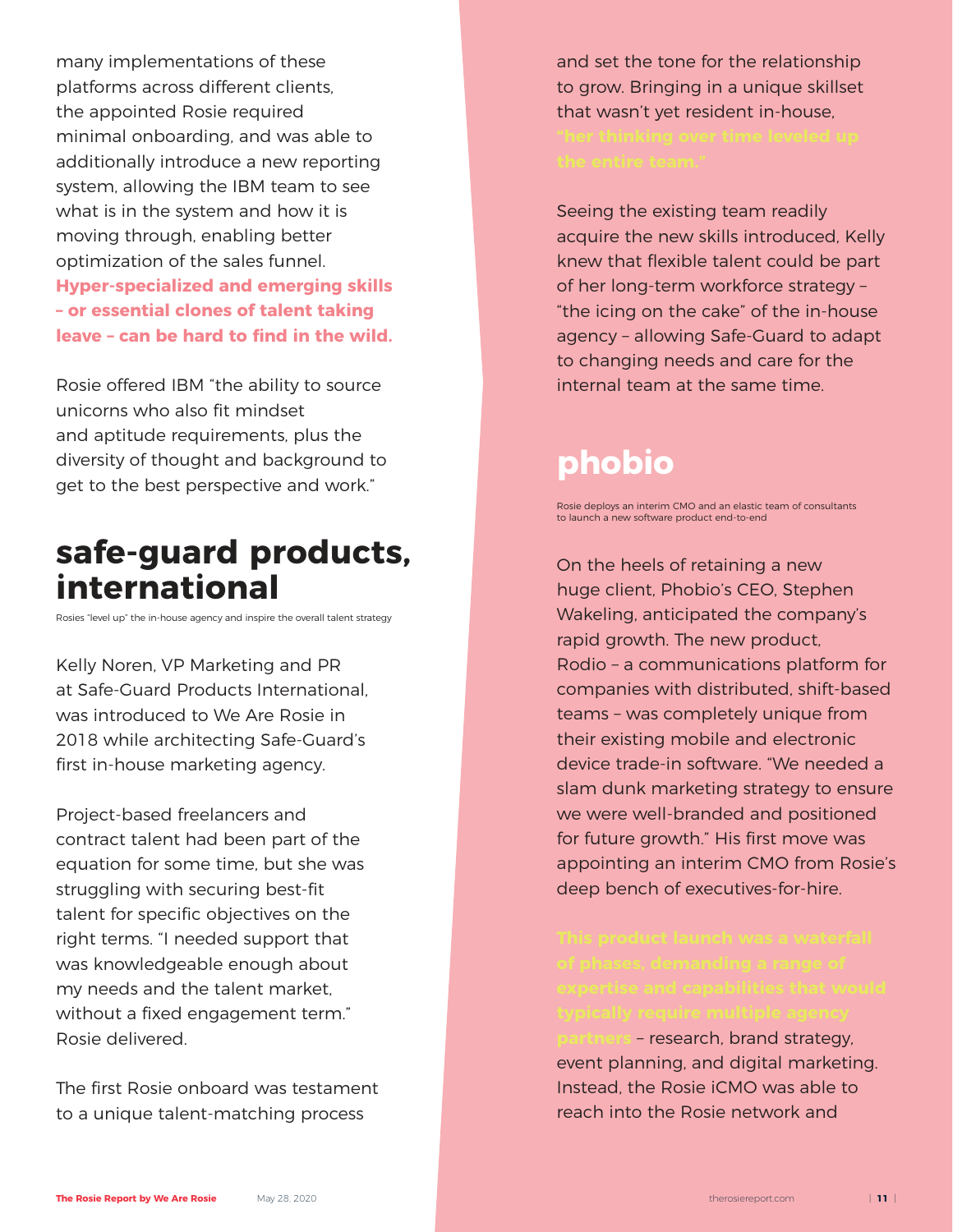seamlessly rotate precisely right, as-needed, just-in-time specialists throughout the nine-month launch engagement. The Rosie network not only provided highly efficient access to specialized skills, but offered a diverse mix of perspectives that allowed the team as a whole to see and surface opportunities along the way.

"It's difficult for companies and leaders **– even those with good intentions – to create diverse/heterogeneous teams.**  People tend to hire what they see in the mirror. As an agnostic party, Rosie brings forward a new composition of team.

Cross-pollination and top-notch quality."

40 interviews, 5 focus groups, 2 days of offsite workshops, 2 major events (NRF and CES), 1 exclusive prospect dinner, and an all-around extremely successful, comprehensive product launch later, the Rosie network continues to serve Phobio as a flexible pillar of their marketing workforce strategy.

Employing Rosies saves 15 jobs and raises leadership consciousness about layoffs in general

"There's got to be another way." The VP, Media of a major holding company agency feared there was "dirty work" ahead. The agency had elected not to defend a long-standing client account up for review on the heels of securing a new client relationship. But, sunsetting an old client while onboarding a new

When start-ups scale rapidly, they have the benefit of maintaining a start-up mentality – and the challenge of lacking time to adequately expand competencies and also revamp processes and practices that they have outgrown. For Bumble, a dating app pioneer that grew to nearly 100MM users in just six years, bringing We Are Rosie in to support the marketing team was an opportunity to press forward

one can be a tricky tightrope. Giving both the respect they deserve typically prohibits the transfer of existing talent. Instead, **agency talent is fated to come and go with their clients**.

This time, a new idea was lobbed. The departing account was standardized, systematized, and well-documented. Why not try a freelance team to see it out, while the full-time talent transitioned to onboard the new account? In the search for a bench of skilled media talent that could onboard quickly, We Are Rosie was introduced. The transition to the Rosie crew was fast, seamless,

and effective, completely avoiding a layoff (to the tune of 15 jobs saved) and gilding the agency's reputation with both clients.

A "wake-up call" for a leadership team that had grown "too comfortable with cyclical hiring and firing," the success of this engagement resulted in more conscious consideration of talent going forward.

# **major holding company media agency**

## **bumble**

Rosie helps a start-up-minded marketing organization meet the new demands of a globally scaled org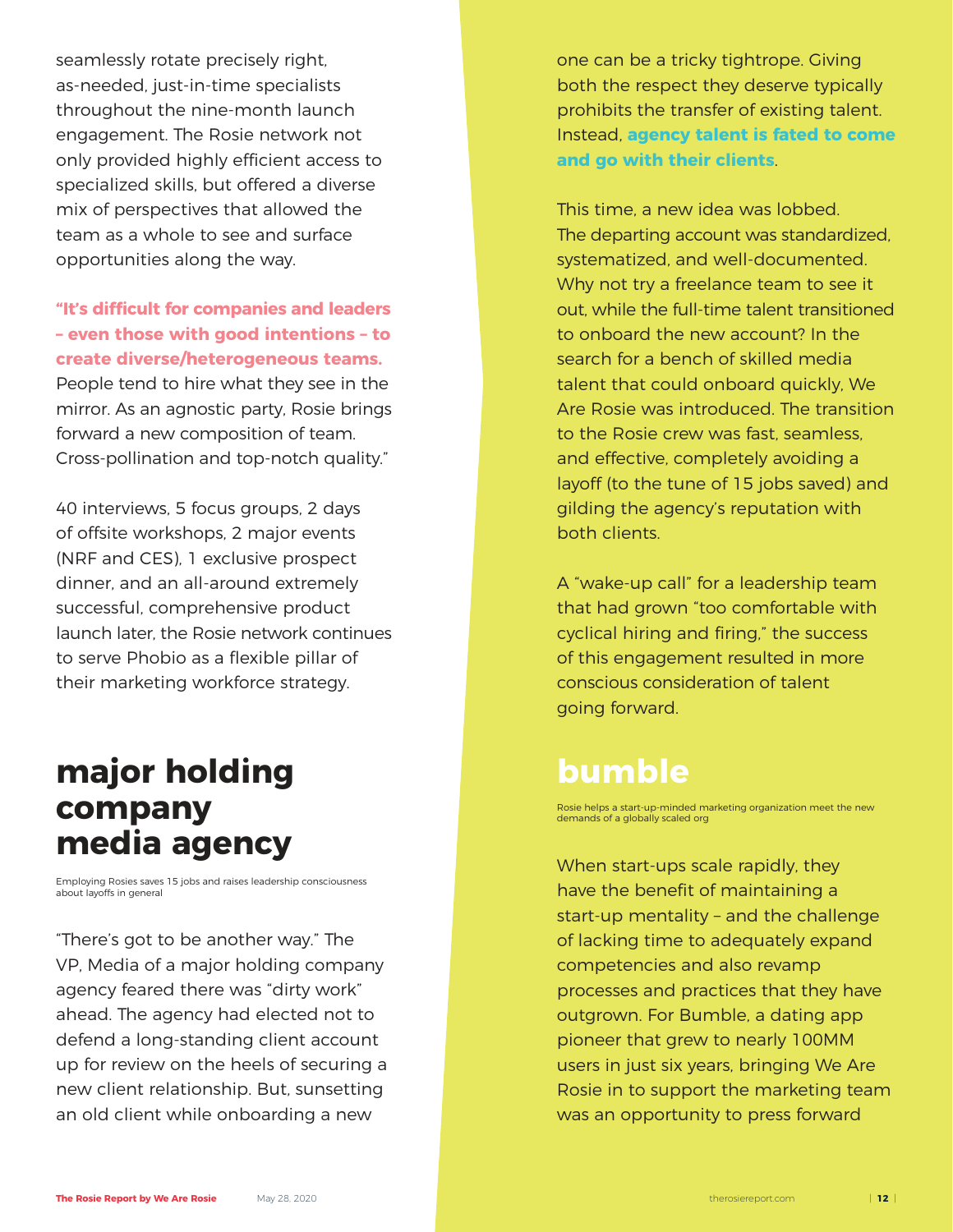on all fronts. VP, Marketing Chelsea Maclin practices a general philosophy of "getting the best out of people" as distinct from "getting the most out of people." She also believes that external perspective is a key ingredient to innovation, and the best work. "Businesses too often expect people to behave like computers with inputs coming in and outputs going out. **Understaffi ng and over-expecting doesn't lend toward the best work nor the development or well-being of people.**"

So, when it came time to develop a cross-channel content strategy for Bumble Bizz – something the internal team didn't have the experience nor the capacity to take on - We Are Rosie was a natural fit. Both groups share a similar philosophy on the future of work, and Chelsea knew the combination of specialized expertise, category knowledge, and diverse perspective that was offered in the proposed Rosie talent was the right recipe for success. As it goes in a fast-paced business, the scope shifted

At the turn of 2020, SpoonfulOne was on a mission to "get their product in the hands of parents and into the bellies of children." New Head of Marketing, Zoe Glade, knew this would require a heavy focus on digital marketing – and that some of these skills would require external talent. Already familiar with We Are Rosie, and moving at the lean and agile pace of a start-up, this seemed the perfect opportunity to apply a flexible talent model. "Rosie was able to provide **a 'SEAL team' to complement the team of experts I already had. Their sense of urgency rubbed off on the entire team and we were**  truly firing on all cylinders."

in the course of the engagement but the appointed Rosie talent didn't miss a beat. Ultimately producing comprehensive, high-quality content strategies for two significant innovation initiatives, there was an incremental win in workflow. Thorough audits and work "in the trenches" revealed opportunities to increase communication efficiencies and create numerous new template systems, trackers, directories, and documentation that set new operational standards for the marketing team.

The value of being able to deploy new capabilities and establish a solid foundation isn't lost on the Bumble team. "Flexible external talent is a way to continue to extend the business through meaningful – but mitigated – risk. It's different people looking at the same problem in different ways, holding a mirror to the organization and challenging it to come up with the best solutions."

# **spoonfulone**

Rapid execution of search/SEO, social, display, and e-commerce drove business results – revenue and transactional growth plus 210% growth in web traffic - but more importantly, "boosted the morale of the entire team as we started being able to talk about success." The work of the Rosie team helped Zoe establish a foundation of digital marketing and a model for future efforts. And Rosies continue to provide SpoonfulOne with the "flexible" staffing structure to ebb and flow with the business that is so imperative."

A "SEAL team" of Rosies establish a digital foundation for a growth-focused start-up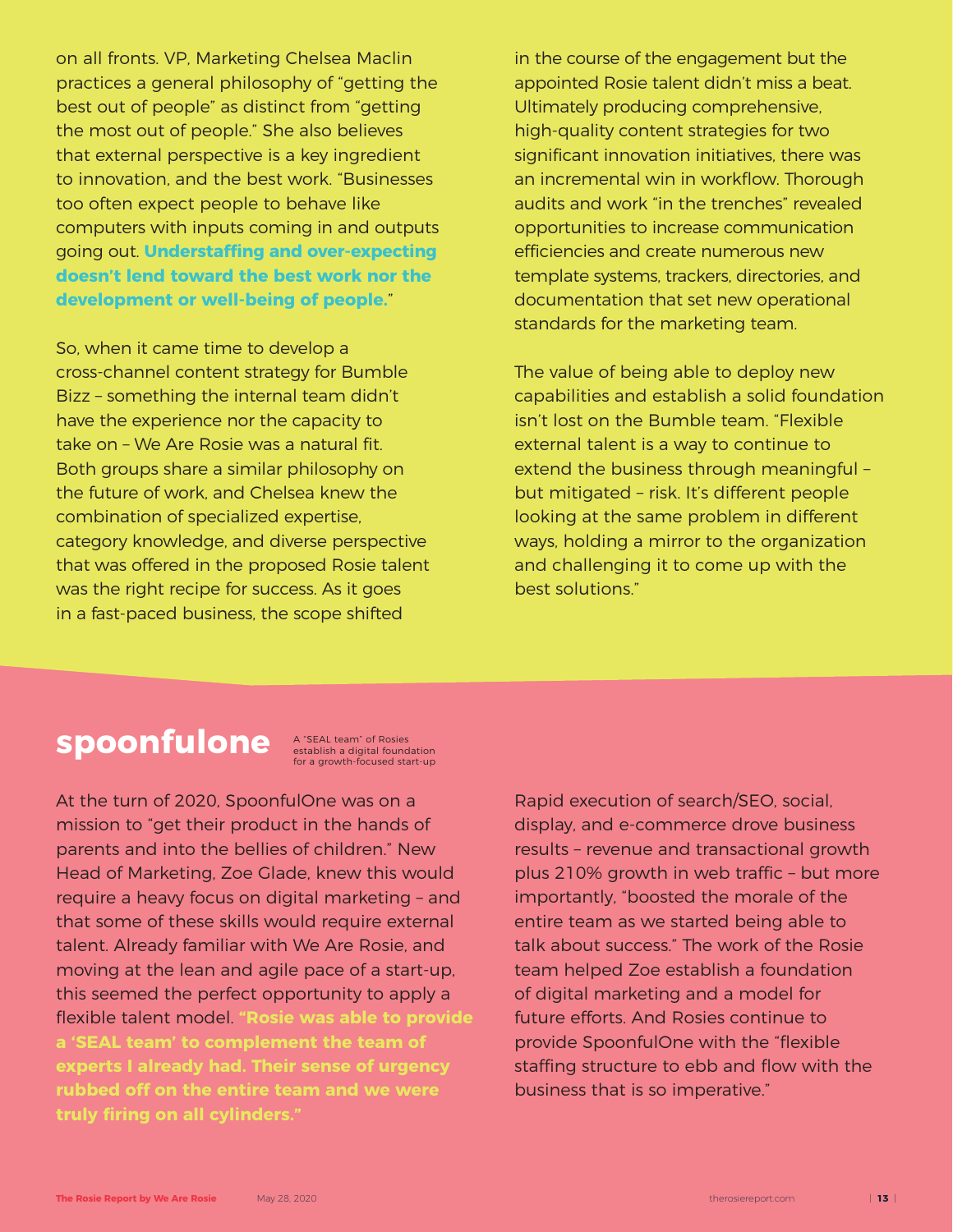# **change work, change the world**

Direct business benefits are one thing, but new talent models solve for a whole lot more. Key industry problems including high rates of employee burnout and churn, the talent trap of needing specialists but only being able to afford to staff generalists, and ensuring cultural and consumer relevance of the work can

be addressed with a solid flexible talent strategy.

The most obvious benefit of more open talent practices is the amount of energy that gets redistributed toward real work. Time is unfortunately zero-sum – every minute wasted reduces what is available for important tasks like deep thought, creativity, or process improvement.

Additionally, our Rosies report huge benefits from aligning their work time with their natural productivity cycles. Forcing deep analytical thinking or highly creative thinking during a time of day that the brain isn't firing that way simply because those are the established work hours – naturally reduces both the efficiency and the quality of the work.

of Rosies report they would be unable to commute to an office

Commute time averages over 26 minutes each way per the US Census Bureau, putting nearly an hour back into every remote workday.

## **economic prosperity**

Perhaps less obvious, is the impact flexible talent models can have on the local and national economy as a whole. A more elastic workforce enables both growth and resilience in organizations, bringing in critical new skills not cultivated internally and talent that might not

### otherwise have been working at all.

## **During the COVID-19 work-from-home mandate:**



of employed Marketers say they are spending less time in meetings



**47 %**



of marketing freelancers report having adequate time for learning vs only **24%** of traditional full-time employees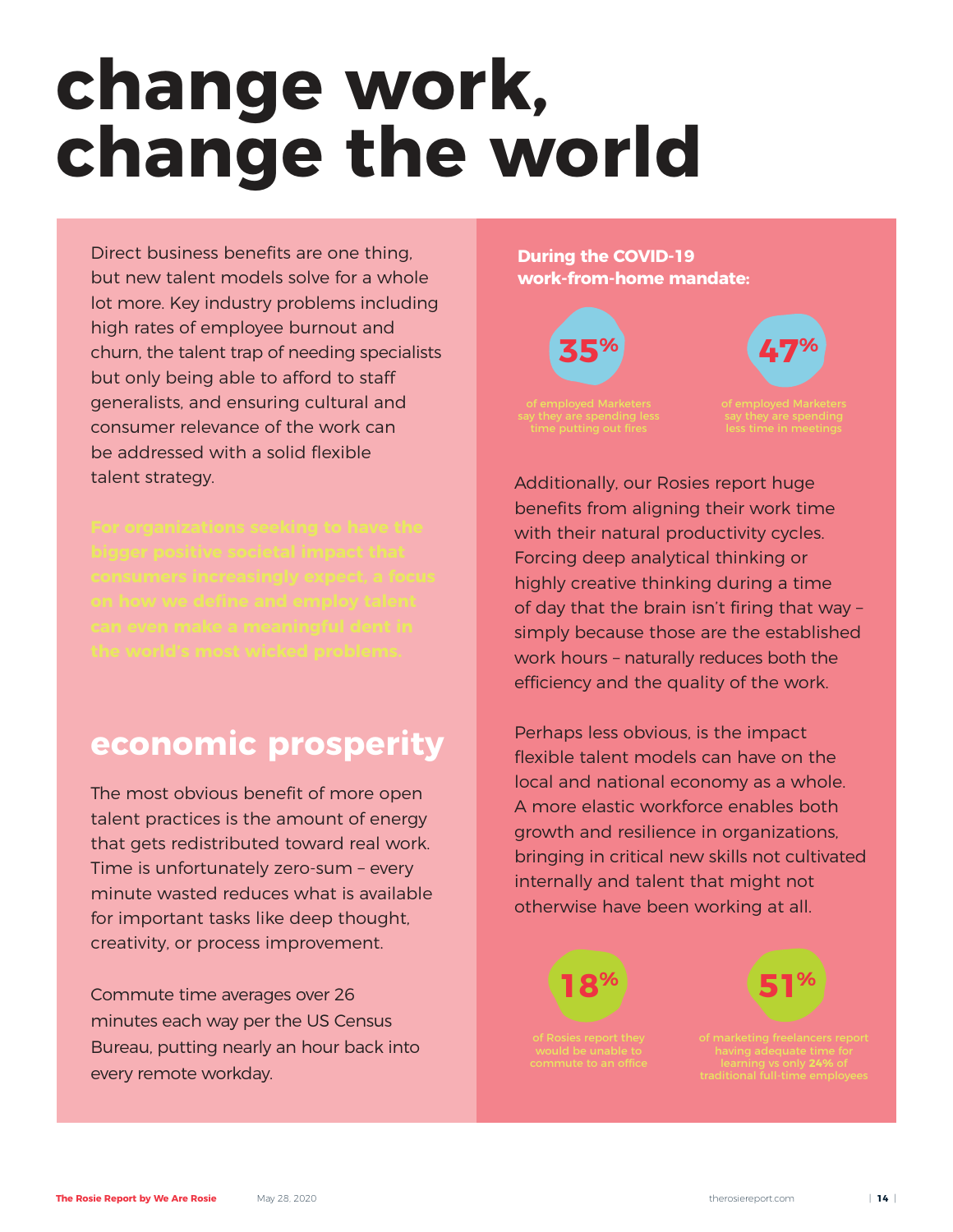Our mental health epidemic is no secret these days. According to Forbes, mental illness costs America up to \$193B in lost earnings per year,<sup>1</sup> and it plagues the marketing & advertising field:

<sup>1</sup>Forbes, "The Cost Of Ignoring Mental Health In The Workplace," April 2019

The Rosie Report by We Are Rosie May 28, 2020 the rosiereport.com

# **wellness**

of traditional full-time marketing employees report that their work sometimes affects their mental or physical health



Talent that isn't required to clock in for specified periods of time (with assembly-line era break policies) can recharge as needed. Science has already proven that naps, walks, meditation, exercise, and just clearing the mind have extraordinary effects on mental health, physical health, brain function, and creativity. Flexible talent models allow the space and time for these practices within our work life.

of traditional full-time marketing employees have suffered burnout in their current role (compared with only **36%** of freelancers)



of employed Marketers say

One might argue that this is a result of workload slowing down in general, but that argument is largely the point. Engineering more time in the day through greater productivity does translate to healthier behavior.

## **During the COVID-19 work-from-home mandate:**

they are sleeping more



of employed **Marketers say they** are feeling less work-related stress



of employed **Marketers** say they are exercising more



of employed **Marketers say they** are practicing more self-care

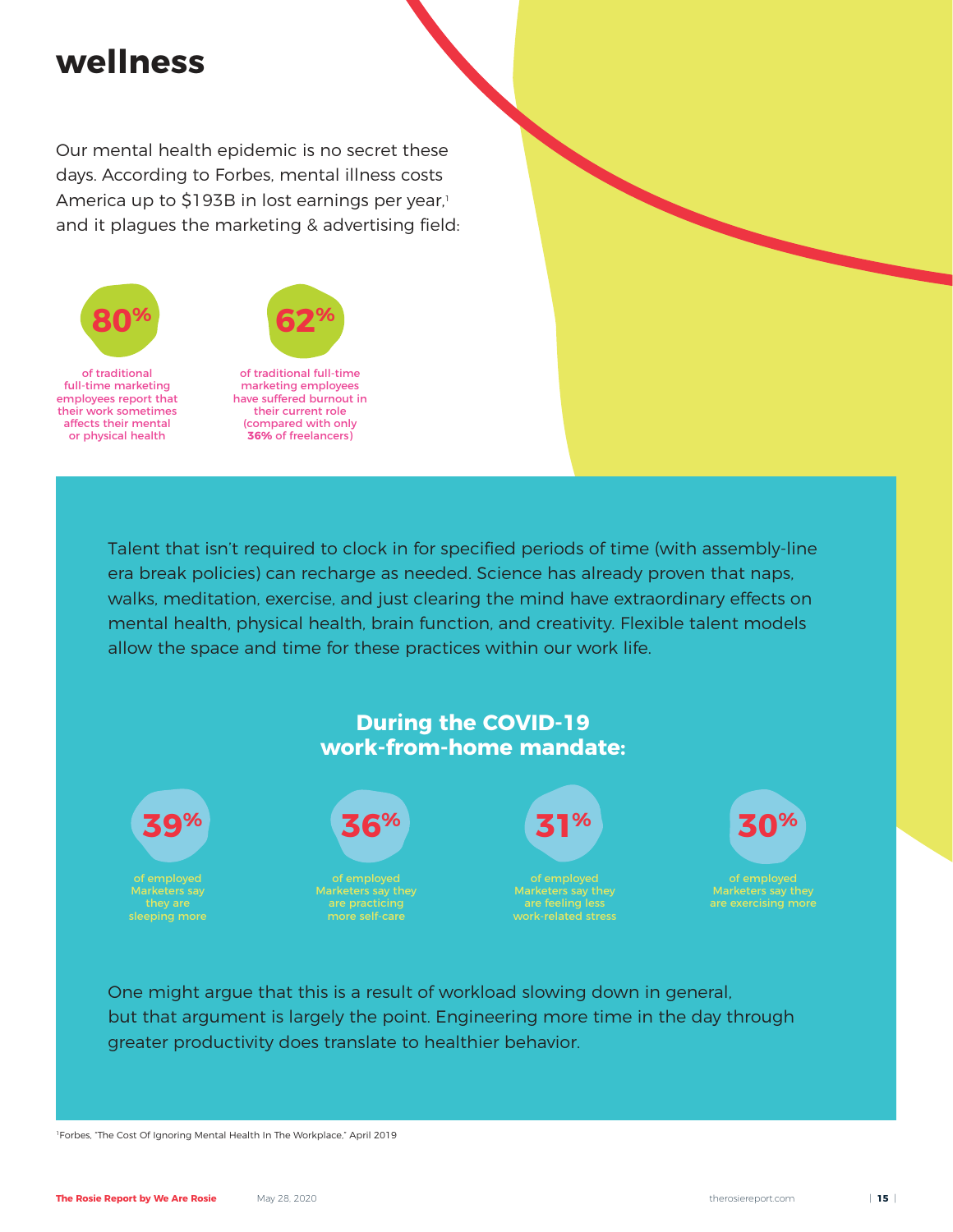**Here's an inconvenient truth:** having a bias toward local, full-time, in-office, traditional hires with specific experience is having real bias. People of different socio-economic and ethnic backgrounds cluster geographically. People with disabilities or social discomfort cannot comfortably work in most traditional office settings.

Parents and other caregivers shouldn't have to make a binary choice between working and being there for those they love. The experience on our resumes – education, internships, jobs, promotions – are all a function of our position of privilege or disadvantage.

# **inclusion**

# **sustainability**

All in, flexible talent strategy becomes a powerful pillar of corporate social responsibility and global corporate citizenship.

**Open the workforce strategy and suddenly, achieving diversity and inclusion requires far fewer committees and initiatives, and our creative work starts to reflect the** 

Reducing environmental impact is now a business imperative, and workforce strategy has the potential to be a significant contributor. While recycling programs, green appliances, and paper waste consciousness are worthwhile steps, reducing the number of onsite employees by embracing both remote and flexible talent models will move many needles in one fell swoop.

Businesses skilled at working remotely

**Choosing suppliers that also embrace remote and flexible talent models can have a compounding effect on these** 

will find less occasion for business travel. Fewer employees required onsite will reduce commute-related carbon emissions. More lunches at home and fewer late-night pizza parties will reduce employee food waste. Smaller and fewer office real estate spaces will reduce in-office energy consumption.

### environmental benefits.

#### **world we actually live in.**



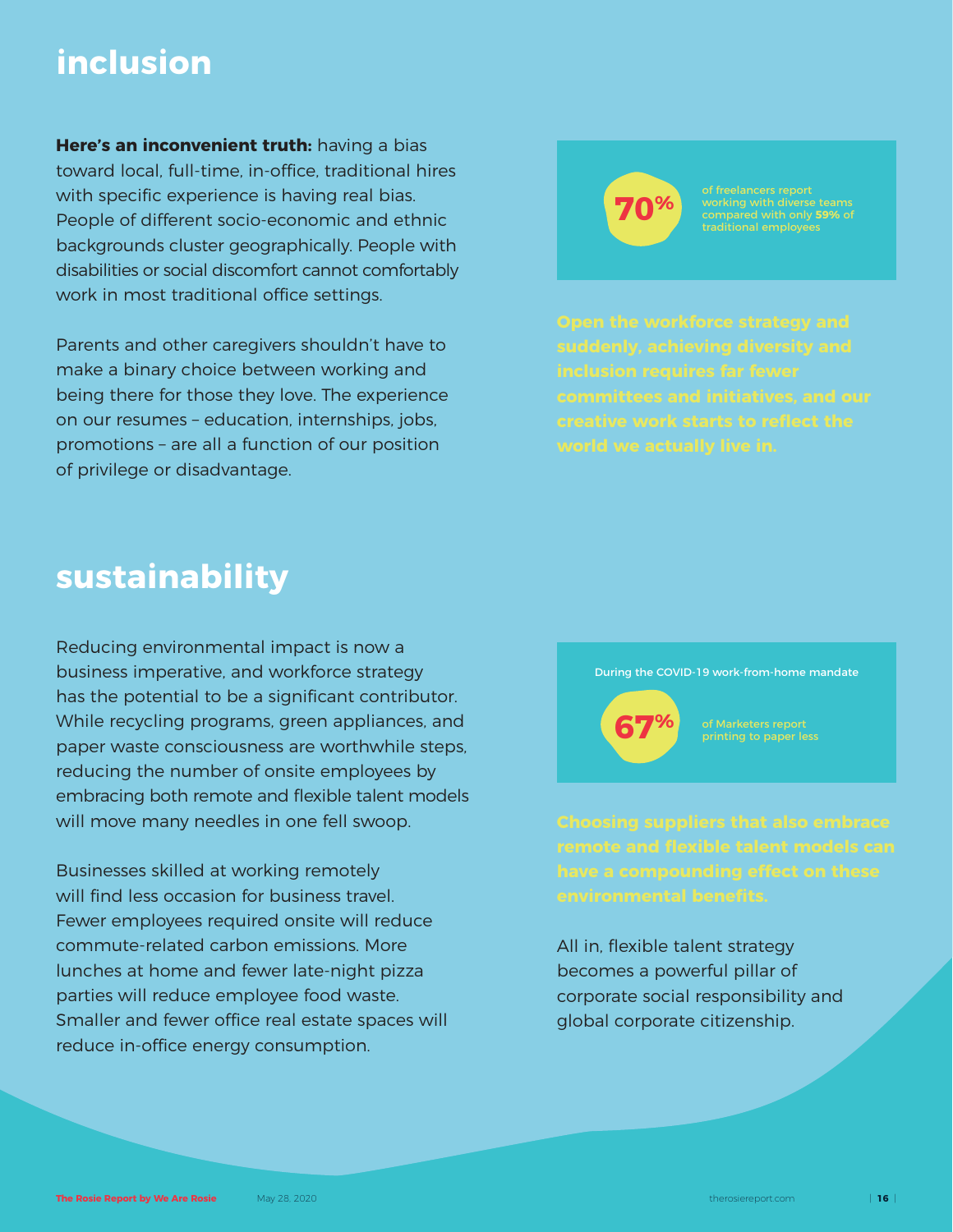# **the future as we know it**

**The future is a liquid workforce – like an accordion that contracts & expands with many types of people and roles working in different ways.** 

**―** Fernando Hernandez, Microsoft

Work life in sync with real life. Resilient businesses (re)building, growing, thriving. Healthier people and a healthier planet. This is the truth and promise of flexible talent in advertising and marketing. This is also the future we've been manifesting for 2 years and counting at We Are Rosie. In practice, it looks a little something like this:

# **Closed hiring process is replaced by open talent strategy.**

Pigeon-holes, tracks, and boxes are finally put to pasture. Those who can demonstrate competence or even just potential are able to flex across roles and functions without roadblocks. Talent is inspired to upskill and reskill as stewards of their own advancement. Organizations benefit from all talent reaching its highest potential.

### **Communities rise to replace the**  social benefits of the workplace.

Exclusion is a thing of the past. "Placing talent" becomes the priority over "making hires," which makes room for true diversity and inclusion, specialization of skills, and optimal fit. The most successful organizations evolve past "managing contractors" to leveraging independent talent and all talent – purposefully and well.



## **way for complementary teams.**

Flexible talent becomes a standard fluid layer around the organization, allowing it to adapt in both composition and size with changing market dynamics: fuel during times of evolution when new skills are required, burst capacity during seasons of prosperity, and risk mitigation during times of uncertainty, cautious growth, and recovery.

Higher-order skills (learning, collaboration, compatibility, adaptability, communication) become the skills most coveted by talent and employers alike. Career progression becomes skill-based rather than role-based, calling for a complete overhaul of job descriptions and Exili-based rather than role-based, calling for<br>a complete overhaul of job descriptions and<br>resumes as we know them.<br>**"**<br>**"Fernando Hernandez, Microsoft"** 

Upskilling, career progression, and exposure to new ways of thinking are nurtured through networks of people with a common craft or interest. Caring for independent and distributed talent is taken on by the community curators. Shameless but relevant plug: We Are Rosie offers full health benefits, 401(k), and bi-weekly pay to assigned Rosies.

### **Shape-shifting becomes the new organizational superpower.**

### **Human credentials become the new currency of employment.**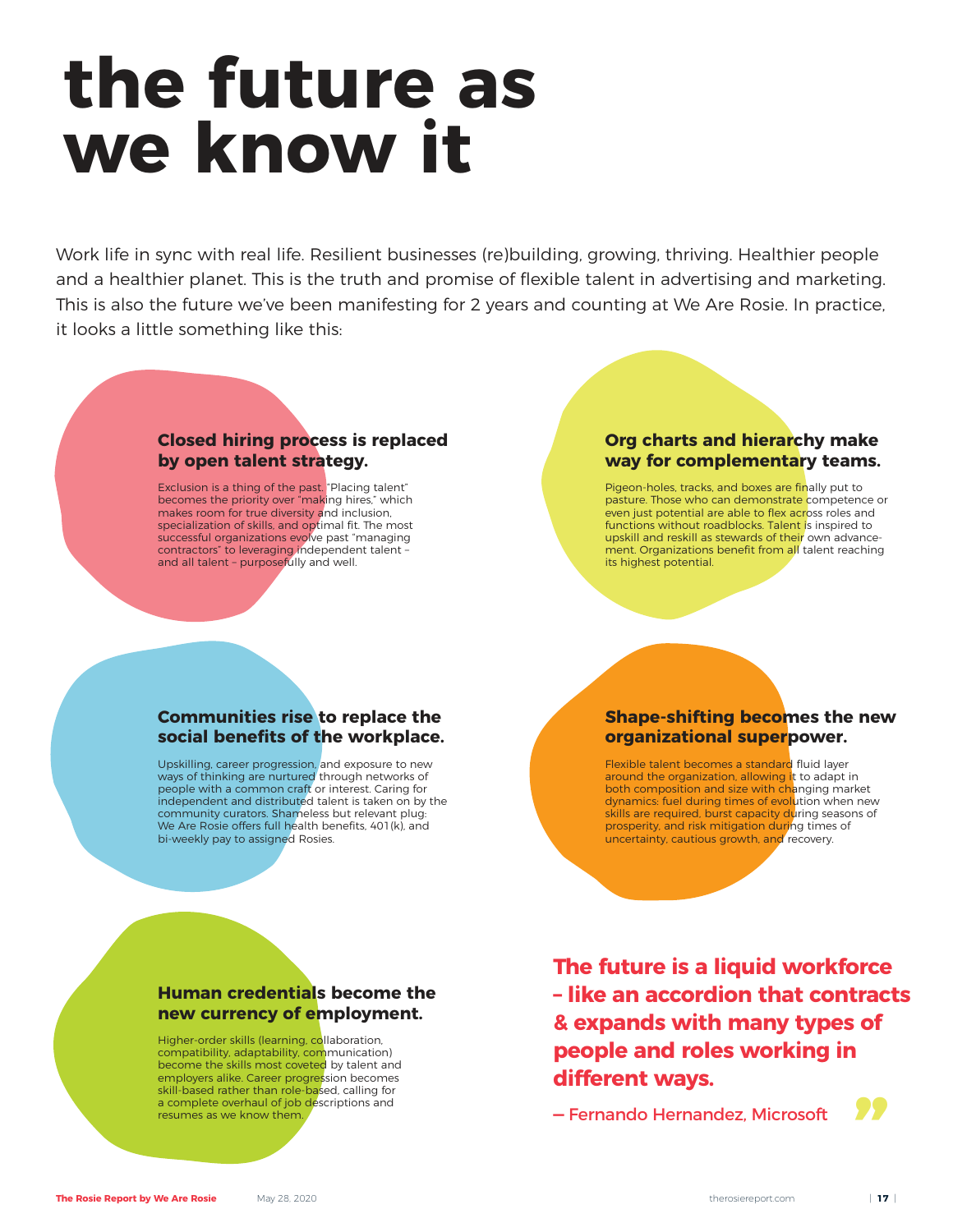# **a report by any other name is just a report**

Because the future of work will always be in front of us, it doesn't end here. Check us out on these channels for more goodness.





The Rosie Report by We Are Rosie May 28, 2020 the rosiereport.com

# 000 **the rosie report podcast**

Host and Founder of We Are Rosie Stephanie Nadi Olson dives deep into reimagining the future of work in advertising and marketing with game changers from across the industry.

**Watch on YouTube / Listen on Spotify / Listen on Anchor**

Get insights and action steps delivered right to your inbox.

No spam. No BS.

**therosiereport.com/newsletter**



| **18** |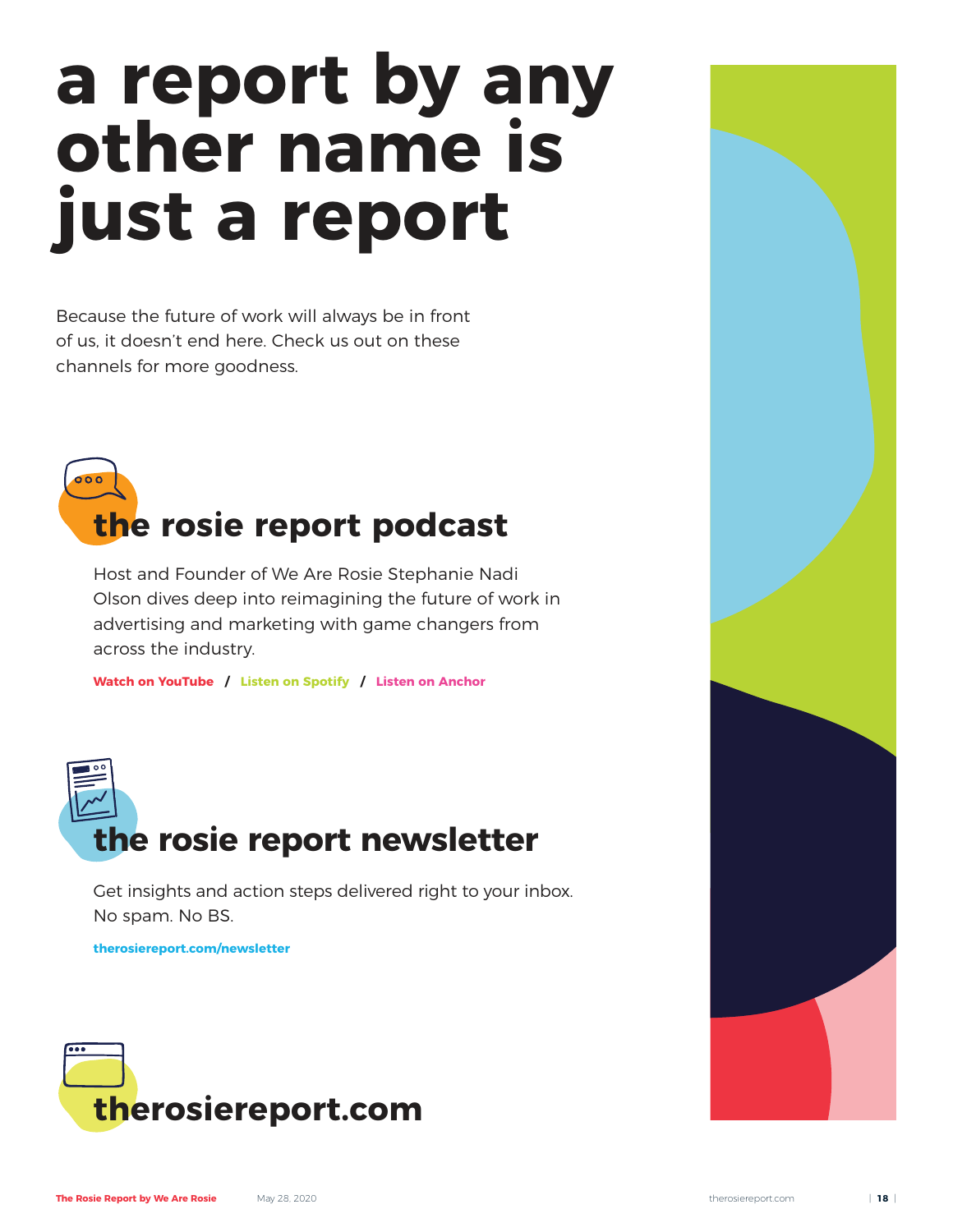# **we are rosie**

**We Are Rosie is a thriving (and growing!) marketing consulting cloud of over 4,500 independent experts skilled across marketing, media, creative, strategy, technology, and more. Our lightweight, on-demand, curated talent model makes it easier for brands to do their best work.** 

**We offer marketing expertise from the brand and agency side, when and how you need it, to augment, complement, backfi ll, or accelerate your in-house team and capabilities. Together, we are a force of change for good, inclusion, and results. We Are Rosie.**

**Stephanie Nadi Olson** is an advertising executive who founded We Are Rosie in 2018 based on a genuine understanding of what it feels like to "not belong."

Her life experience as the daughter of a refugee has driven her affinity and advocacy for marginalized groups. We Are Rosie is a manifestation of her soul's calling to create a better way to do business by focusing on the people doing the work. Over the course of her career in advertising, Stephanie has worked closely with big brands and major tech companies and has developed a unique 360-degree view of industry practices and the need for transformation.



Using this experience, she has created a human-centered approach to marketing that celebrates diversity and facilitates happiness, while ensuring that We Are Rosie maintains integrity and authenticity every step of the way. In 2019, Stephanie was awarded Entrepreneur of the Year by the Stevie Awards. In 2020, she was acknowledged as a World-Changing Women Honoree by Conscious Company and an AdAge Creativity Awards Visionary/Founder of the Year Finalist.